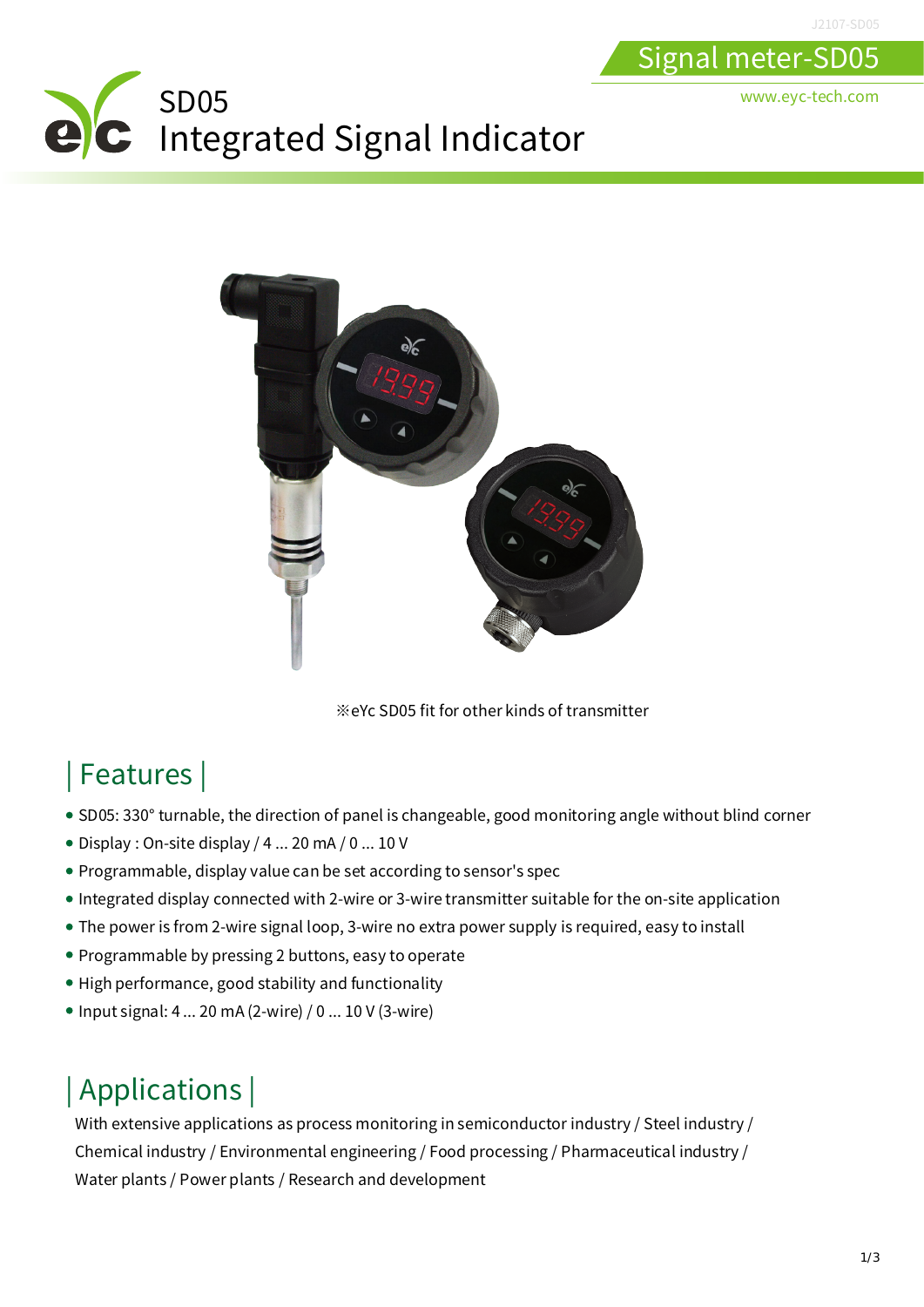J2107-SD05

www.eyc-tech.com

Signal meter-SD05

### | Specification |

| Input                |                                                                                 | Environment         |                                 |
|----------------------|---------------------------------------------------------------------------------|---------------------|---------------------------------|
| Input signal         | 4  20 mA(2-wire) / 0  10 V(3-wire)                                              | Operating Temp.     | $20^{\circ}$ C  60 $^{\circ}$ C |
|                      | Eg: Pressure / Differential pressure / Temp. / Flow / PH value / Load cell, etc | Operating Humid.    | 0 95%RH (Non-condensing)        |
| Parameter setting    | Programmable by pressing the button                                             |                     |                                 |
|                      |                                                                                 | Protection          |                                 |
| Output               |                                                                                 | IP Rating           | IP 65                           |
| Display method       | 4-Digit LED (Height of word: 9.2 mm)                                            | Electric protection | Polarity protection             |
| Display range        | $-1999+9999$                                                                    |                     |                                 |
| Scale                | Decimal point, programmable                                                     | Certification       |                                 |
| Accuracy             | 0.2%F.S.                                                                        | Certification       | CF.                             |
| Overload current     | 40 mA (2-wire)                                                                  |                     |                                 |
|                      |                                                                                 | Material            |                                 |
| Electrical           |                                                                                 | Housing (Body)      | ABS(UL94V-0) + PC(UL94V-2)      |
| Power supply         | DC 4  20 mA , 2-wire                                                            | Weight              | H: 125 g/M: 127 g               |
|                      | DC $1233V$ , 3-wire                                                             |                     |                                 |
| Electrical connector | DIN 43650: 330° / M12: 210°                                                     |                     |                                 |

#### | Diagram |

■ 2-Wire (4 ... 20 mA)



■ 3-Wire (0 ... 10 V)





1.(V+) 2.(IN) 3.(GND)





1.(V+) 3.(GND) 4.(IN)